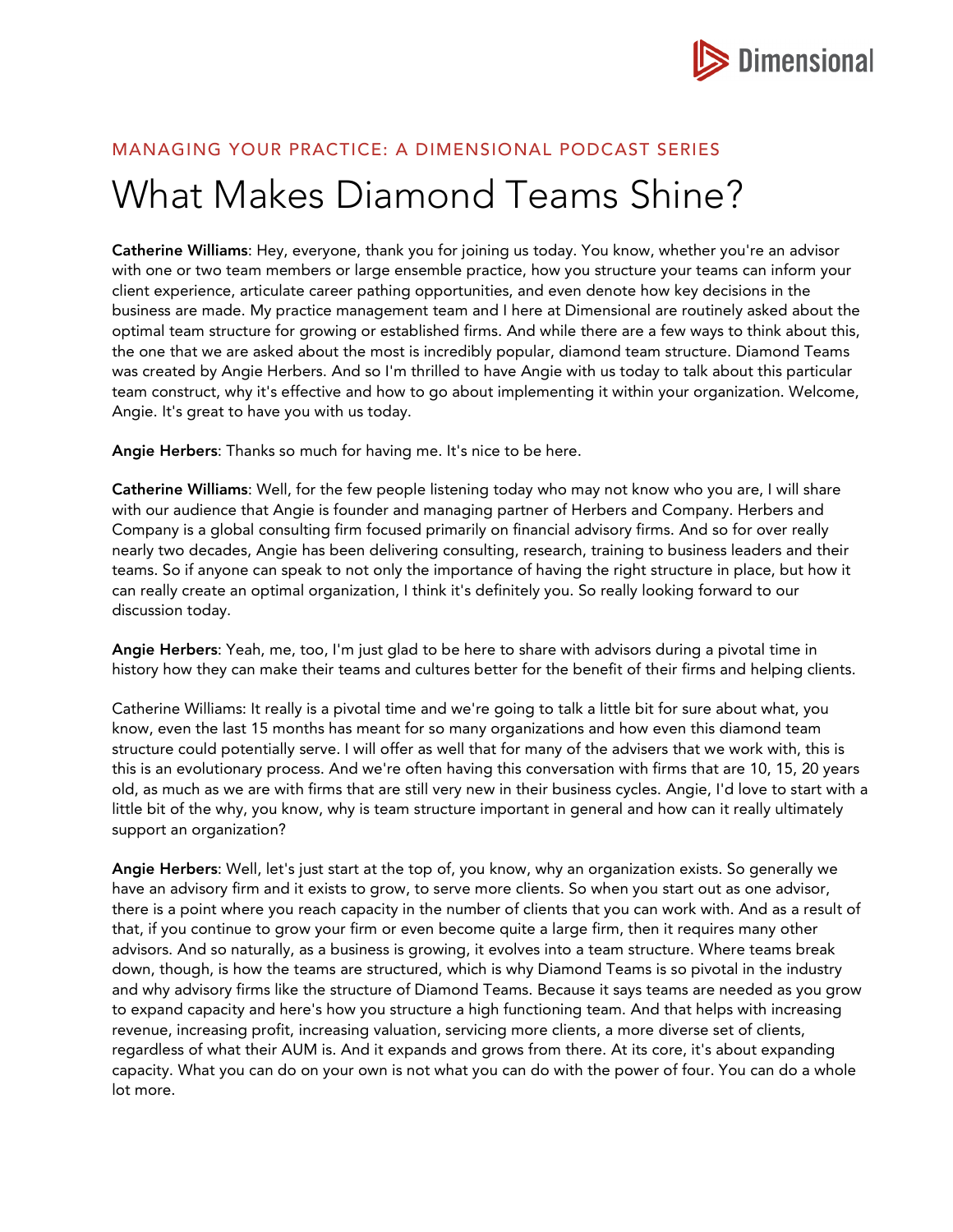Catherine Williams: And so, as you think about the this the diamond structure, which is that single senior advisor, you have two lead advisors and one associate advisor. What led you to come up with that particular structure? As I mentioned earlier, there are a lot of different ways to think about team structure, and this is a particularly compelling one.

Angie Herbers: Well, I think it's important we have some history here. So I graduated from a CFP registered program at Kansas State University, so I have a four-year degree in personal finance. And what you learn is that the industry doesn't always know that there are hundreds of thousands of students coming out of fouryear college programs that have the technical knowledge of personal finance. So Diamond Teams was built to how do we accommodate all of these students that are coming out of CFP registered programs and get them trained as fast as a firm is growing. So in other words, how do you take a 23-year-old and put them in front of a 55-year-old client and get that client to trust them? That's a training program. And training programs are built out of great organizational strategies. So Diamond Teams started as a career path. How do we take a young advisor who is technically trained and move them up to a lead advisor or sometimes now called service advisors and then ultimately move them up to senior advisors, sometimes called relationship managers now, to work with clients quickly? And Diamond Teams came out of that. Diamond Teams transformed the associate advisor function from coming into an organization and spending years learning technical knowledge that was already learned in college and instead allowed for a structure to learn communication. How do you communicate to a client and how do you convince a client? Very much like a young doctor might have to convince a patient that they can be trusted. And while Diamond Teams seems simple in concept, it was years for us to figure out that structure and how we could move young advisors, those graduates up a career track quickly. We now know we can move them up a career track to a lead advisor in 18 months, which helps significantly when we have fast growing firms.

Catherine Williams: Yeah, and do you often see with the lead the one of the key differences, if you will, between what we as well often refer to as a service advisor and the lead advisor relative to those rainmaking responsibilities of business development responsibilities? Is that a differentiator or is this more about the technical acumen to engage with existing clients?

Angie Herbers: Well, interestingly enough, while this wasn't the intent at the time, the diamond team structure eliminated the need for a rainmaker. Because what happens is when you get people teamed up, the service automatically becomes better because it's not dependent upon one advisor. It's dependent upon four advisors working together. Four advisors that just happen to be at different differing experience levels. When you have four advisors working together, service automatically increases. So what we saw, again, this wasn't the intent of Diamond Teams, but what we saw is as those four advisors were working with the clients, the client referral rate, or the CRR as we call it in consulting, started to increase quite rapidly. And when that referral rate started to increase rapidly, it just became necessary that all of those advisors were servicing the referrals that were coming into the practices. And we didn't have a need for a rainmaking function. That allowed then the business to build what we would consider a true marketing program within the business. And so when we have great marketing strategies and great service, then why do we need to find the rare rainmaker or even create one? So Diamond Teams help to tear down that mentality that rainmaking was necessary.

Catherine Williams: That makes sense. I like that perspective. So I had an advisor the other day ask me, they are a smaller organization growing rapidly. He knows that he will be adding talent onto into his organization pretty frequently for the next couple of years at least. But right now, as he'd like to start moving in the direction of Diamond Teams. But he has, as he joked, he only has half a diamond, you know, from a headcount standpoint. So do the concepts of the diamond team structure work, even if you are perhaps not at a size or scale where you've got the associate, the service and the lead advisor already lined up or two service advisors, I should say. What are your thoughts on that?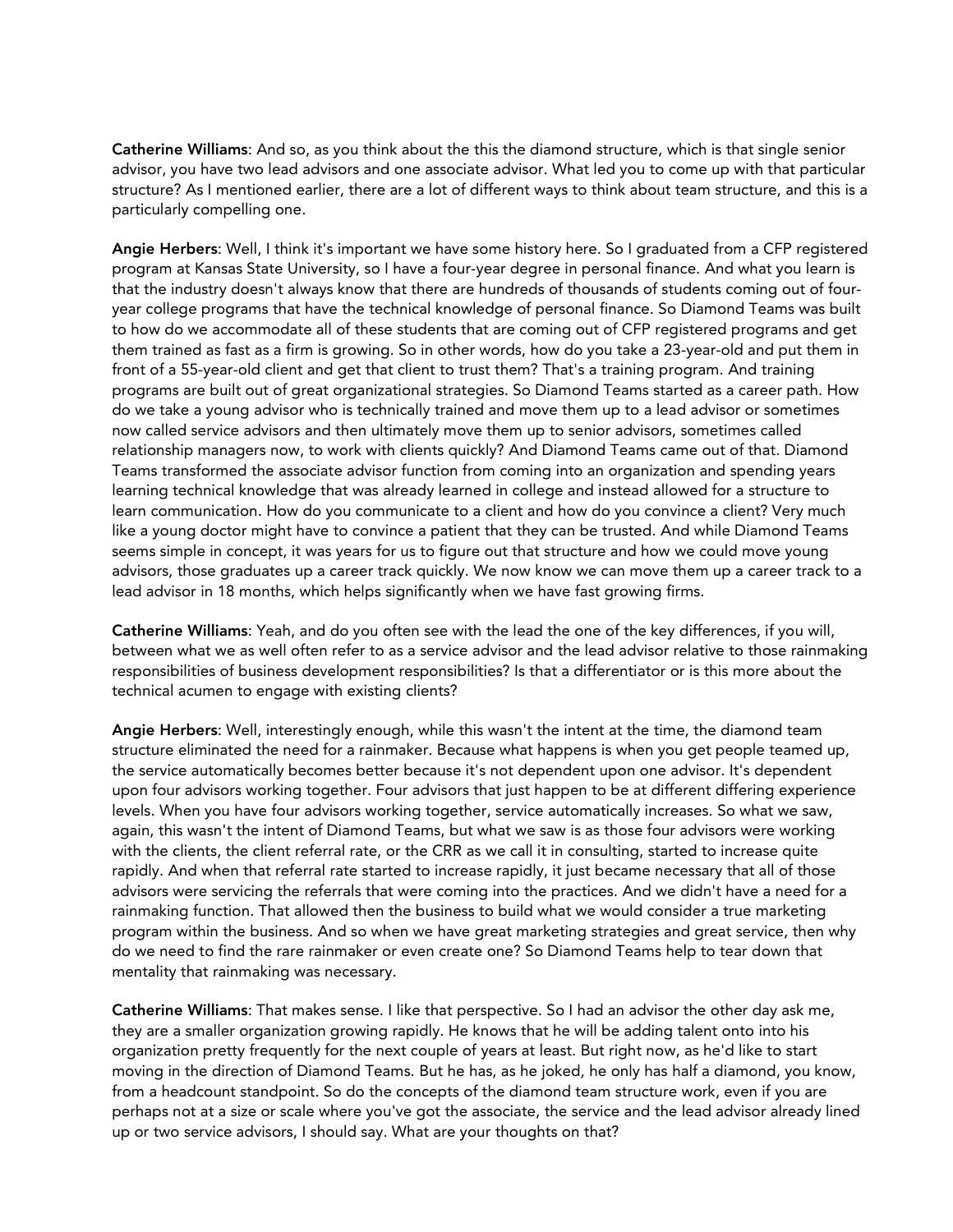Angie Herbers: Well, it's not feasible from a resource standpoint for a firm to just go out and hire four people and put it into a diamond team. I mean, you don't want to carry that much expense. So the goal is to evolve into it, not necessarily go out and create it and start generating client referrals, right. We don't want to hire four people and call it a day. That's not the goal.

## Catherine Williams: Right.

Angie Herbers: The goal would be for smaller firms, if you are you know, if you are a senior advisor and you're growing rapidly and you need additional advisory talent, then you would hire a lead advisor. And then once that, you know, the two of you get at capacity, then you would hire another lead advisor and then you would hire an associate advisor or keep hiring lead advisors until the growth slows down and then back it up with associate advisors. So we have firms that grow very rapidly and we might have five or six unfinished Diamond Teams, if you will. And when the growth slows, then we'll speed it up by layering on all of those associate advisors. So the goal isn't necessarily to build out one diamond team, although that that's nice to have. The goal is to keep the growth going underneath the diamond team structure and then fill up the Diamond Teams as needed. I do want to point out that if it is a fast growing firm, you know, many advisors go about it, when they have high growth, they go about it by filling in with a lot of associate advisors. So they'll go out and hire the young talent as opposed to hiring lead advisors. I think that that feels more safe for them both from a salary and compensation standpoint. But it is far better to go if you're a fast growing firm, you go top down on the diamond team, senior advisor, lead advisor, the lead advisors and then associates. But if you're slow growing, you go bottom up. So senior advisor, associate advisor, they move up to a lead advisor, another associate advisor. So depending on your growth rate in your firm, what your goals are, what you are trying to accomplish, the diamond team can move with you. And I think that that's the beauty of the structure. There's lots of options for many different types of firms.

Catherine Williams: I think that's a great distinction in terms of in what scenario do you build that team from the bottom up versus you really should start at the top. Because I agree with you, we certainly in our work with advisors where we hear a really strong appetite for hiring these associate advisors. And then, you know, inevitably they're maybe coming back to us and saying, well, wait a second now I've got this gap between the associate advisor and our senior advisor. I need to fill that gap for a lot of different reasons. But also, you know, uh oh, now I'm a little bit over a barrel on the on how to do this. That's a really great distinction.

Angie Herbers: Right. I think it's important for firms to understand that if they're at capacity and they still have good growth rates, meaning good client referrals or even a very strong rainmaker that may have started the business, that it's often better to go out and hire already trained talent to continue pushing that growth rate forward and then layer on the associate advisor talent and develop that up.

Catherine Williams: Are there times or circumstances where you see a firm is implementing or has implemented the diamond team structure, but something's not quite gelling and it's not it's not quite there, they've not reached that optimal efficiency. There's something about the structure that's not quite coming together. If you've seen that, what might be some of those reasons or some of those some of the causes of that?

Angie Herbers: Yes, there are two main reasons why the diamond team structure falls down in firms. The first reason is a cultural reason. The easiest way for me to say this is Diamond Teams was designed also in human science. And human science says that if you encourage those around you and you lift them up and you use encouraging words versus telling people what to do or barking orders to say it bluntly, then you'll get the best out of people. But not all leaders, I mean, let's just be honest, not all leaders operate like that. Diamond Teams was designed to develop an encouraging culture. So if that's not the kind of culture that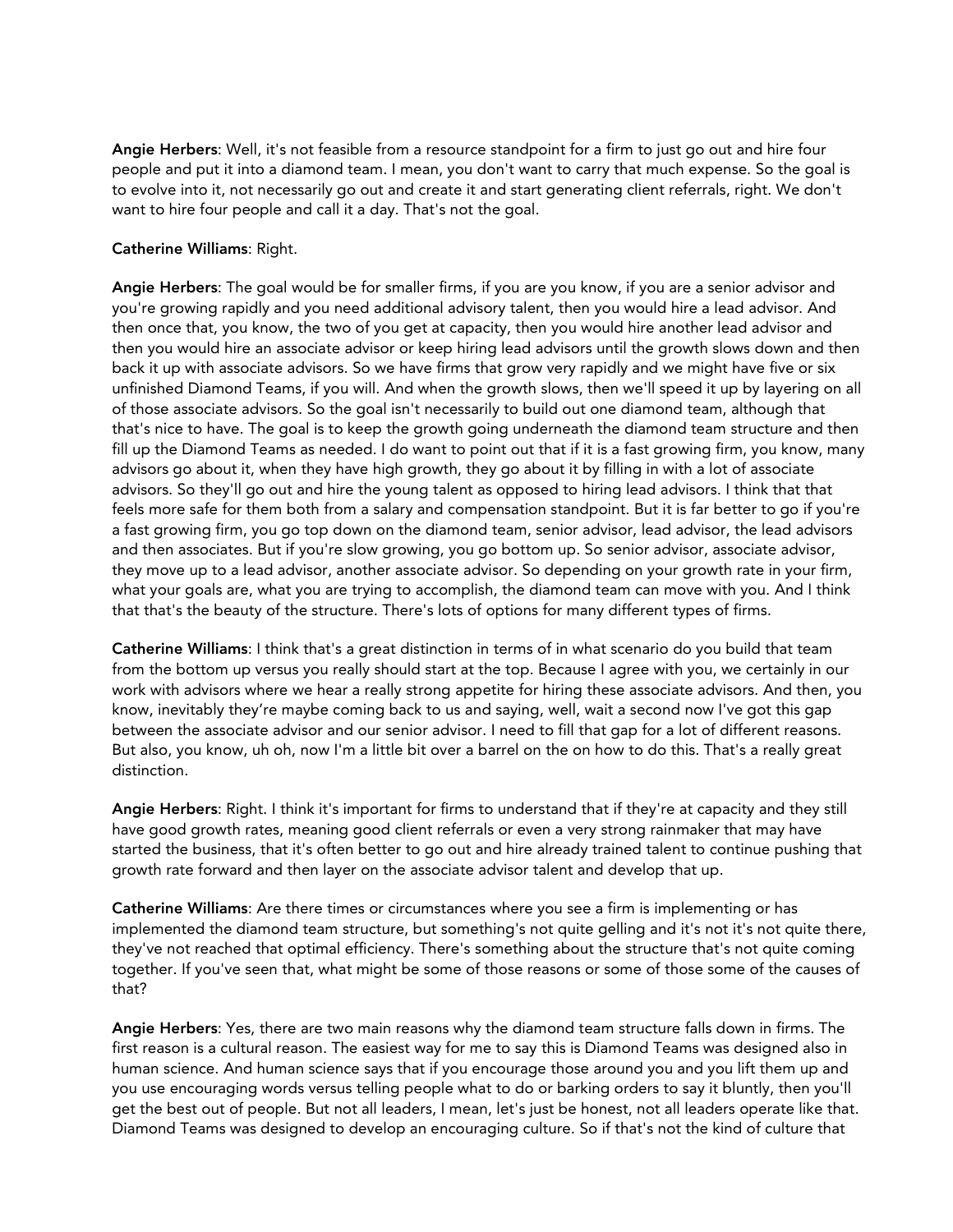you are or that you want and I don't want to say that there's anything right or wrong about either culture, then Diamond Teams is not going to work for you. It's not designed to be a hierarchy. It's designed to help each other. The way that I describe it is a diamond team looks like a baseball field, but the senior advisor is not the most important person on the field. Everybody in in all the positions are equally as important and are just doing different types of work. So high management or micromanagement and Diamond Teams won't work. We have to have an encouraging culture. For those firms that just don't want to manage that way or prefer a little bit more control, you can build or Herbers and Company has built, many different structures to accommodate that. So that's the first reason why they don't work.

The second reason they don't work is solely on the associate advisor function. And I want to be very clear about that function. There has been some misunderstanding in the industry about what that associate advisor does, and I think it has to do with the title associate advisor. In the past, associate advisors came into the firm and they did a lot of behind the scenes work. So they would create a financial plan, they would gather information, prep for the meetings, put the agenda together, attend a meeting, do the follow up work after that. In addition to that, some associate advisors also did what we would consider client service work. So they would open up the accounts, do the account paperwork. To us, the service work is non advisory in nature. You don't need a professional degree or a professional licensing to do the service work. When you're giving advice, you do need professional licensing or a good background, however you view it in the industry, on how to give that advice and give those that those recommendations within, you know, being compliant. So the diamond team associate advisor only does two functions. They don't do a lot of that technical work.

Angie Herbers: They don't do the client service work. What they do is they observe client meetings and coordinate the work. So they're in a client meeting giving low level recommendations and financial, financial and investment advice. They aren't filling out paperwork. They aren't necessarily inputting data into a financial plan. They're observing and giving advice. So when we look at a diamond team that has been stood up in a DIY type of situation where someone has read our white paper, download the white paper, read the white paper and or even reached out to Herbers and Company Academy and done some of our training videos. And they come back and say, hey, this isn't working for us. We're going to ask them, what are you having your associate advisor do? Because it's designed to give advice, not do a whole lot of that work behind the scenes. So the goal of Diamond Teams is those teams give advice recommendations that requires professional licensing, that requires an understanding on how to communicate with the client. And once that communication is learned, then we can layer in more of the technical stuff. Many people train in the opposite way. They layer in the technical stuff, the technical knowledge, and then communication comes later. We've sped up the training process just by reversing that formula.

Catherine Williams: And so then just to kind of fill that out, if you will, for our listeners today, what sort of the rest of the organization outside of that diamond team structure is where you have the dedicated client service associate, the para planner? You know, certainly, you know, the operations portfolio management, perhaps even. Right. Those are sitting outside of that diamond team. And that associate advisor is actually someone really critical to engaging with those other teams, those other more centralized functions within the business. Is that an accurate statement or feel free to push back?

Angie Herbers: It's hard to explain because we have so many different sizes of firms and all of these functions have to be played at some level in all firms, but I'm just going to go all the way up to the large organizations. In the large organizations with Diamond Teams, that associate advisor's an air traffic controller. They're giving advice and then coordinating the work that needs to be done between a centralized financial planning department, a centralized client service department, and in some cases, if the investment management isn't outsourced, then a centralized investment management division. Now, that's a really large organization. When you get down into the mid-sized firms or the small firms, the question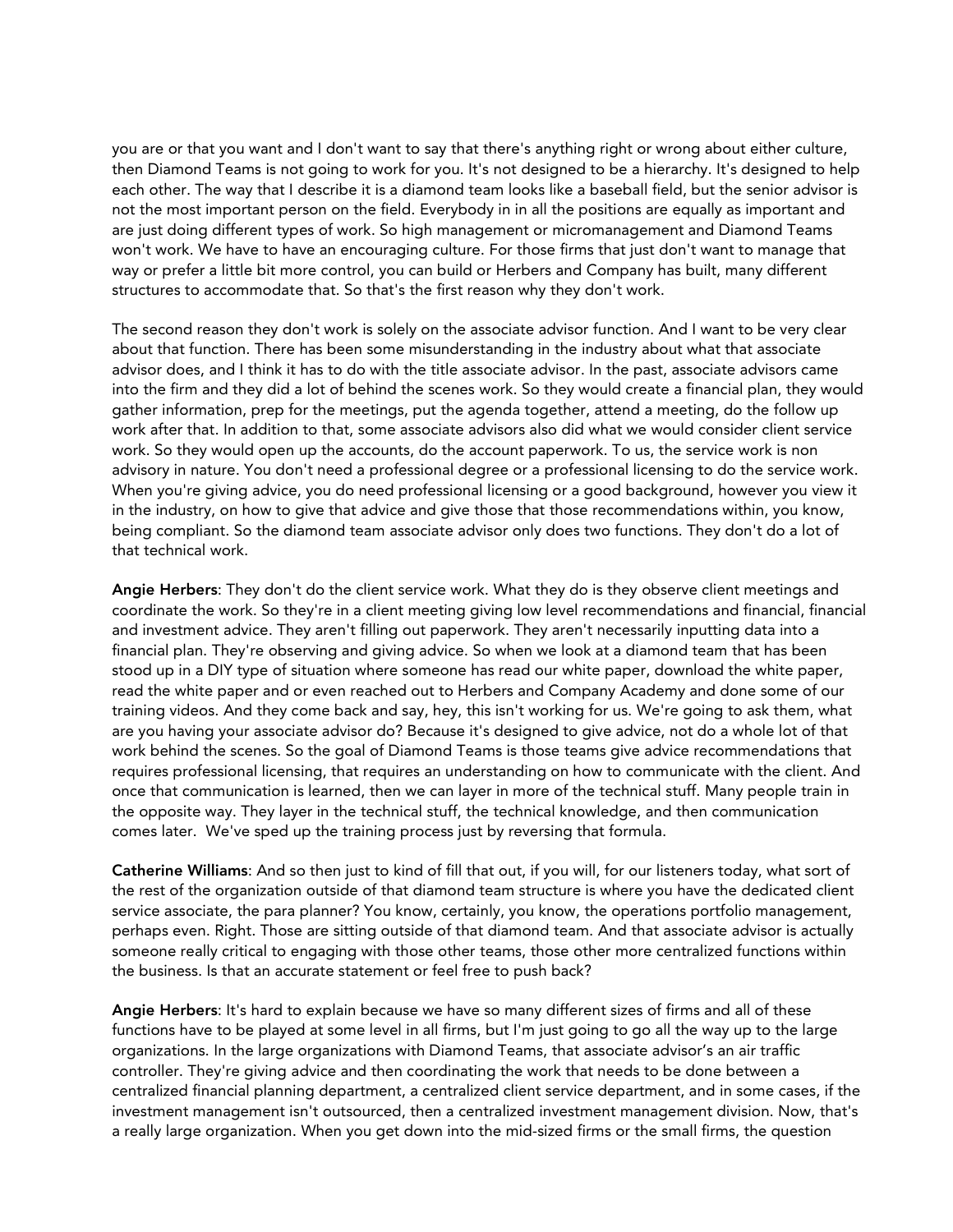becomes is if you don't have centralized financial planning or a centralized client service or in most cases that the investment management might be outsourced. But if you don't have those departments already, then who's going to do the work? And that's where I think that many firms get confused about what the associate advisor does. What we have learned is in the mid-sized organizations and the small organizations, we leave a lot of the planning, not the data gathering, meaning the paperwork, but we leave a lot of the creation of financial plans on the plate of the lead advisors. And the diamond team allows for enough space for that to happen because we're not overwhelming lead advisors, meaning we don't have lead advisors who are carrying 300 clients

## Catherine Williams: Right.

Angie Herbers: And are overwhelmed. So they have plenty of space to handle the clients within the team that they are responsible for and are sharing with other people. And they can the lead advisors can very much help them help themselves out while giving advice to the client. The associate comes in their learning and move to a lead position very quickly. And as the firm grows, then you build out those financial planning departments and centralize client service departments.

Catherine Williams: Would you say that an organization that is leveraging the diamond team structure, that that those teams over time anyway, have greater capacity, they can actually handle a higher number? And I I want to put all the usual caveats around that and that it depends on the size, the complexity of the clients, the services you're offering. But in general, do you find that that does, in fact, allow for capacity in ways that perhaps a more traditional house structure or even siloed team approach does within these organizations?

Angie Herbers: Yes, Diamond Teams does expand capacity significantly, it gives us scale within the client relationships, particularly in AUM models. But, and there's a big caveat here, what we see is when a Diamond Teams initially get built in firms, you know, especially if they're being built again on DIY, that there is space. We've created, you know, some space and that capacity isn't necessarily filled up. And then what advisors will do or leaders oftentimes begin to do is they add more service to the client relationship. So the I would say the downfall of Diamond Teams is it does expand capacity. It allows you to allows you to work with more clients. But if your capacity is expanding faster than you are growing, you know, go play some golf because adding additional service to an already great service model is not increasing the retention rate of clients. It's just increasing the work that is being done for the clients. And then we run out of capacity again. So the fear of Diamond Teams when they are actually working well, and what Herbers and Company watches in the ones that we help stand up, is at what point is over-servicing happening?

Catherine Williams: Now, because I think to your point, if you're not careful, especially in that sort of that DIY approach, you will inevitably end up with a high level of inefficiencies, lack of capacity. You certainly have to kind of end up having to sort of break it back down, if you will, to then rebuild it again versus, you know, being patient and allowing for that breathing space within those teams as they're being created. That definitely makes sense.

Angie Herbers: Yes, I mean, human behavior is, is when there is space, we're going to find something to fill it with. And if you're building a good diamond team structure, there is a gap. And you have to, I mean assuming you're not growing as fast as you want to grow, but there is a gap and we need to mind the gap and take a break. And those breaks are important because as a firm grows, we don't want to burn out advisors either. So enjoy it while it lasts.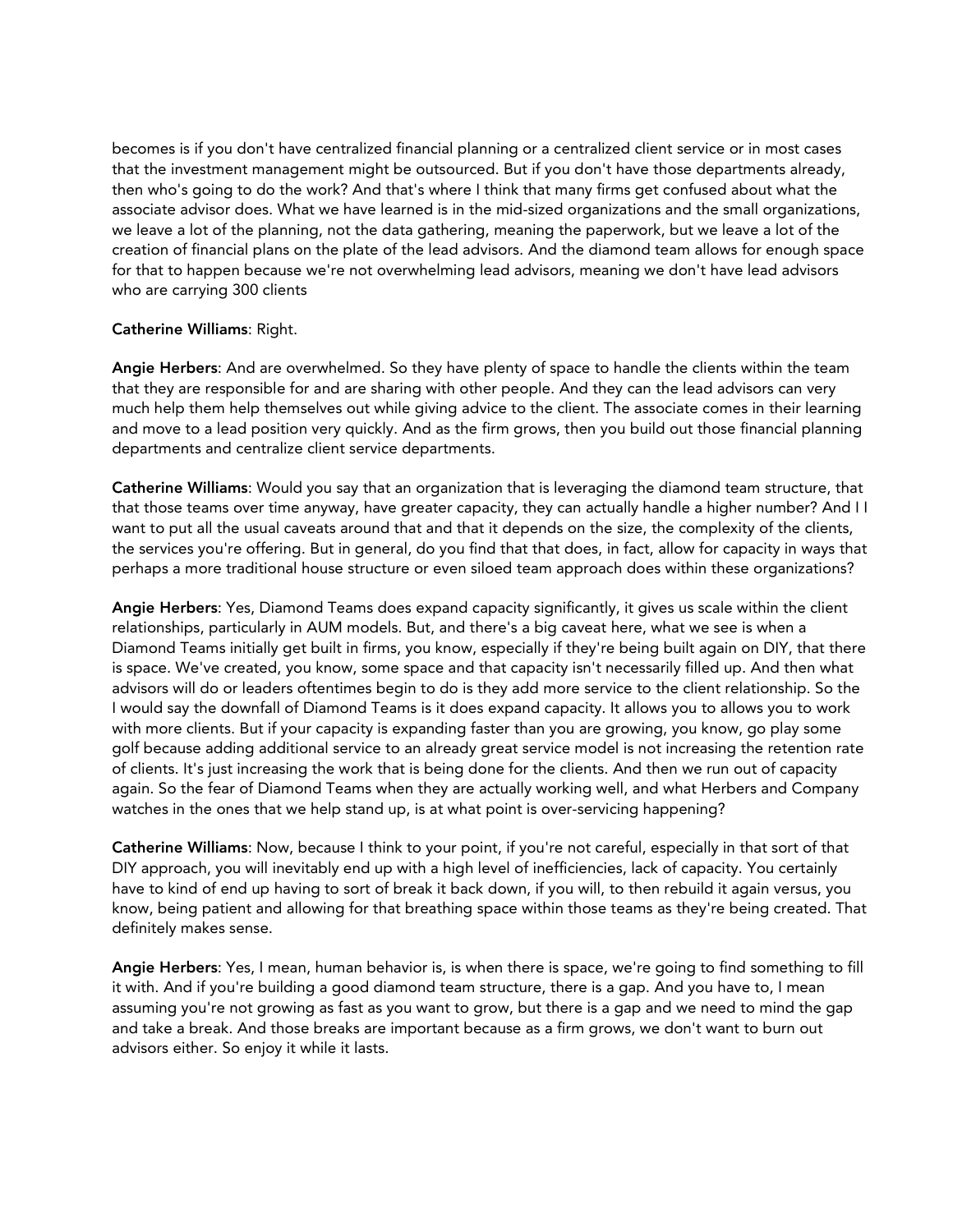Catherine Williams: You created the Diamond Teams back in 2013. Hard to believe, but that was, you know, a few years ago at this point. I mean, we've--

Angie Herbers: Yes.

Catherine Williams: We've come so far.

Angie Herbers: I know.

Catherine Williams: And we've particularly as we've gone through these last 15 months and really, more importantly, I would say, look forward to what I think will you know, I think for many organizations, the landscape is permanently changed relative to how people are operating, how they're functioning day to day. What have you seen relative to the diamond team structure, how it's maybe supported the last 15 months, will support how firms will operate going forward? Or is it, you know, kind of agnostic, if you will, to remote working, you know, folks maybe being spread out geographically, those kinds of things. I'm curious your take on that.

Angie Herbers: Well, the pandemic was very interesting for Herbers and Company to watch as it related to Diamond Teams. Diamond Teams when it was first launched in 2013, had a big it was a big hit. I think the industry was just wanting a good career track. When the pandemic happened, it just exponentially grew. And my story is that when you're in the virtual environment and you are siloed or soloed out there on your own, there is just want to have help and want to have a team around you. What we saw in the pandemic is a massive movement of solo advisors who said that they were always going to be solo, and siloed advisors who loved being siloed and said they were going to stay siloed, move quickly and rapidly toward ensemble structures. So the pandemic for Herbers and Company and for Diamond Teams was a massive shift to ensemble structures. And I believe that that is why we will see the once the industry studies come out, Dimensional probably has more information on this than I do at this time, but that's why I think that we saw great growth in the advisory industry over 2020.

It finally became about how do we organize people into groups that enhance each other and encourage each other, as opposed to what has been traditionally about how much money do we get, which is a you know, a siloed structure is very much here's your payout and you service your clients and build your client base on your own. And what we found in the pandemic is the team structures were now highly desired and they work.

Catherine Williams: I would say we have seen the same thing. As we've looked at characteristics of faster growing firms, firms that have high employee retention rates, high client retention rates, one of the characteristics that we often see is that team structure. They've gotten really purposeful about how to put those teams together to create career pathing and really opportunity for their young talent to create and deliver a consistent client experience and honestly, to perhaps better even manage profitability. And I think those firms were able to weather, if you will, what continued to be a lot of growth in 2020. Certainly, there was a lot of talent moving around as well, too. And the organizations that could help folks see themselves long term could see a path for growth, could see themselves being part of a team as opposed to a solo endeavor, even if they were sitting by themselves in their living room at home. They still had the sense that they were, you know, part of a team. All of those things really kicked in for a lot of those organizations.

Angie Herbers: I think the firms that won in the pandemic and are continuing to win did put a big focus on teams. I mean, just look at the trends. In Q1 2021, we had the largest turnover of service advisors in the industry across the industry. And where are those advisors going? Some are starting their own firms, but many of them are going to ensemble team-based firms. And, you know, key business principle, when you